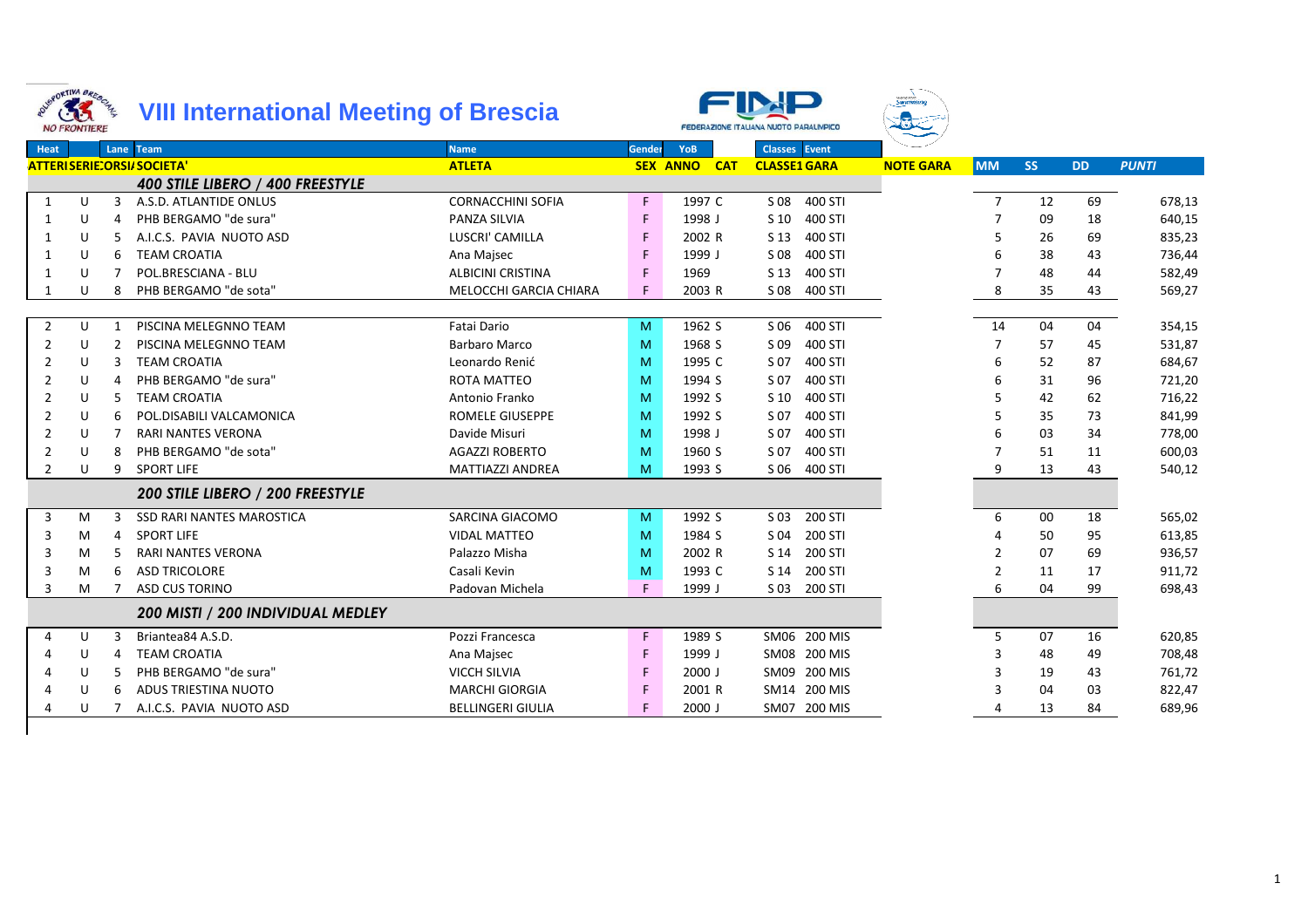|                | GRORTINA BRESCHILL<br>33<br><b>NO FRONTIERE</b> |                | <b>VIII International Meeting of Brescia</b> |                                |        |                               | FEDERAZIONE ITALIANA NUOTO PARALIMPICO |                  |                |           |           |              |
|----------------|-------------------------------------------------|----------------|----------------------------------------------|--------------------------------|--------|-------------------------------|----------------------------------------|------------------|----------------|-----------|-----------|--------------|
| <b>Heat</b>    |                                                 |                | Lane Team                                    | <b>Name</b>                    | Gender | <b>YoB</b>                    | <b>Classes</b> Event                   |                  |                |           |           |              |
|                |                                                 |                | <b>ATTERISERIE:ORSI/SOCIETA'</b>             | <b>ATLETA</b>                  |        | <b>SEX ANNO</b><br><b>CAT</b> | <b>CLASSE1 GARA</b>                    | <b>NOTE GARA</b> | <b>MM</b>      | <b>SS</b> | <b>DD</b> | <b>PUNTI</b> |
| 5              | $\cup$                                          | 4              | ASPEA PADOVA ONLUS squadra A                 | <b>FANTIN ANTONIO</b>          | M      | 2001 R                        | SM06 200 MIS                           | <b>ASSENTE</b>   |                |           |           |              |
| 5              | U                                               | 5              | RARI NANTES VERONA                           | Raimondi Stefano               | M      | 1998 J                        | SM10 200 MIS                           |                  | $\overline{2}$ | 16        | 40        | 970,60       |
| 5              | U                                               | 6              | <b>ASD TRICOLORE</b>                         | Casali Kevin                   | M      | 1993 C                        | SM14 200 MIS                           | SQ               | $\overline{2}$ | 40        | 47        |              |
| 5              | U                                               | $\overline{7}$ | <b>SS LAZIO NUOTO</b>                        | <b>TARAS VALERIO</b>           | M      | 1988 S                        | 200 MIS<br>SM07                        |                  | $\overline{2}$ | 56        | 26        | 880,69       |
|                |                                                 |                | 50 STILE LIBERO / 50 FREESTYLE               |                                |        |                               |                                        |                  |                |           |           |              |
| 6              | $\mathbf{1}$                                    | 1              | POLISPORTIVA DILETT.INTEGRABILI              | AMODEO GIORGIA                 | F.     | 2001 R                        | S 03<br>050 STI                        |                  | $\mathbf{1}$   | 52        | 36        | 459,06       |
| 6              | $\mathbf{1}$                                    | $2^{\circ}$    | <b>SSD RARI NANTES MAROSTICA</b>             | <b>ARGOLINI</b>                | F.     | 1975 S                        | S <sub>02</sub><br>050 STI             |                  | 3              | 02        | 83        | 379,59       |
| 6              | 1                                               | 3              | <b>SSD RARI NANTES MAROSTICA</b>             | PINZONI                        | F.     | 1982 S                        | 050 STI<br>S 03                        |                  | 2              | 38        | 75        | 324,91       |
| 6              | 1                                               | $\overline{4}$ | POL.BRESCIANA - BLU                          | <b>FILIPPINI BEATRICE</b>      | F      | 2002                          | 050 STI<br>S 04                        |                  | $\overline{2}$ | 00        | 29        | 377,34       |
| 6              | $\mathbf{1}$                                    | 5              | POL.BRESCIANA - BLU                          | LAZZARI CHIARA                 | F      | 2003                          | 050 STI<br>S 12                        |                  | $\mathbf{1}$   | 22        | 03        | 334,15       |
| 6              | 1                                               | 6              | POL.BRESCIANA - ROSSA                        | MAZZOLA OLGA                   | F      | 1982 S                        | 050 STI<br>S 02                        |                  | $\mathbf{1}$   | 41        | 51        | 683,68       |
| 6              | $\mathbf{1}$                                    | 7              | PHB BERGAMO "de sota"                        | <b>MOLINARI TOSATTI TERESA</b> | F      | 2005 E                        | 050 STI<br>S 06                        |                  | $\overline{2}$ | 05        | 60        | 281,85       |
| 6              | 1                                               | 8              | A.I.C.S. PAVIA NUOTO ASD                     | <b>MARCHETTI SARA</b>          | F      | 1984 S                        | 050 STI<br>S 06                        |                  | $\mathfrak{p}$ | 24        | 02        | 245,80       |
| 6              | 1                                               | 9              | <b>SPORT LIFE</b>                            | <b>GIAQUINTA MARIA LAURA</b>   | F.     | 1991 S                        | S 03<br>050 STI                        |                  | 3              | 25        | 55        | 250,94       |
|                |                                                 |                |                                              |                                |        |                               |                                        |                  |                |           |           |              |
| $\overline{7}$ | $\overline{2}$                                  | 1              | A.S.D. ATLANTIDE ONLUS                       | <b>CANANI SARA</b>             | F.     | 1978 S                        | 050 STI<br>S 05                        |                  | $\mathbf{1}$   | 37        | 47        | 376,63       |
| 7              | $\overline{2}$                                  | $\overline{2}$ | POL.BRESCIANA - BLU                          | <b>FACCOLI ROBERTA</b>         | F.     | 1976                          | 050 STI<br>S 06                        |                  | 1              | 01        | 91        | 571,80       |
| 7              | $\overline{2}$                                  | 3              | <b>ASD CUS TORINO</b>                        | Padovan Michela                | F      | 1999 J                        | 050 STI<br>S 03                        |                  | 1              | 18        | 90        | 653,74       |
| $\overline{7}$ | $\mathfrak{p}$                                  | 4              | POL.BRESCIANA - BLU                          | <b>CANOCL GRAZIA</b>           | F      | 2000                          | 050-STI<br>\$06                        | <b>ASSENTE</b>   |                |           |           |              |
| 7              | $\overline{2}$                                  | 5              | PHB BERGAMO "de sura"                        | <b>BRIZIO SOFIA</b>            | F      | 1997 S                        | 050 STI<br>S 05                        |                  | $\mathbf{1}$   | 04        | 48        | 569,32       |
| 7              | $\overline{2}$                                  | 6              | <b>GIOCOPARMA ASD</b>                        | <b>CIVA LARA</b>               | F      | 1979 S                        | 050 STI<br>S 11                        |                  | $\mathbf{1}$   | 12        | 86        | 428,22       |
| $\overline{f}$ | $\overline{2}$                                  | $\overline{f}$ | <b>PAD BUSTO</b>                             | <b>Baldo Giulia</b>            | E      | 1999 J                        | $S-09$<br>050 STI                      | <b>ASSENTE</b>   |                |           |           |              |
| 7              | 2                                               | 8              | <b>PISCINA MELEGNNO TEAM</b>                 | Lazzari Valentina              | E      | 1983 S                        | $S$ 09<br>050 STI                      |                  |                |           |           |              |
| 7              | $\mathcal{P}$                                   | q              | PHB BERGAMO "de sota"                        | LOCATELLI ALESSANDRA           | F      | 1984 S                        | 050 STI<br>S 06                        |                  | $\mathbf{1}$   | 07        | 48        | 524,60       |
| 7              | $\overline{2}$                                  | 10             | POL.BRESCIANA - BLU                          | <b>CELATO ISABELLA</b>         | F      | 2000                          | 050 STI<br>S 05                        |                  | 1              | 31        | 60        | 400,76       |
|                |                                                 |                |                                              |                                |        |                               |                                        |                  |                |           |           |              |
| 8              | 3                                               | $\overline{2}$ | <b>SSD RARI NANTES MAROSTICA</b>             | PASSUELLO                      | F.     | 1986 S                        | S 07<br>050 STI                        |                  |                | 58        | 06        | 559,25       |
| 8              | 3                                               | 3              | ASPEA PADOVA ONLUS squadra A                 | <b>AGOSTINI IRENE</b>          | F.     | 2001 R                        | 050 STI<br>S 05                        |                  |                | 50        | 14        | 732,15       |
| 8              | 3                                               | 4              | Briantea84 A.S.D.                            | Pietroni Elena                 | F.     | 1996 C                        | 050 STI<br>S 07                        |                  |                | 44        | 32        | 732,63       |
| 8              | 3                                               | 5              | ASPEA PADOVA ONLUS squadra A                 | <b>GASTALDI ANNA LAURA</b>     | F      | 2000 J                        | 050 STI<br>S 12                        |                  |                | 41        | 89        | 654,33       |
| 8              | 3                                               | 6              | A.S.D. ATLANTIDE ONLUS                       | <b>CORNACCHINI SOFIA</b>       | F.     | 1997 C                        | 050 STI<br>S 08                        |                  |                | 41        | 10        | 748,18       |
| 8              | 3                                               | 7              | <b>TEAM CROATIA</b>                          | Marija Badrov                  | F.     | 2008                          | 050 STI<br>S 09                        |                  |                | 43        | 54        | 668,58       |
| 8              | 3                                               | 8              | a.d. Po.Di.F. "MIRASOLE" FABRIANO            | MESCHINI CATERINA              | F      | 2002 R                        | 050 STI<br>S 06                        |                  |                | 47        | 22        | 749,68       |
| 8              | 3                                               | 9              | POLISPORTIVA DILETT.INTEGRABILI              | <b>ERASMI MAURA</b>            | E      | 2001 R                        | $S-08$<br>050 STI                      | <b>ASSENTE</b>   |                |           |           |              |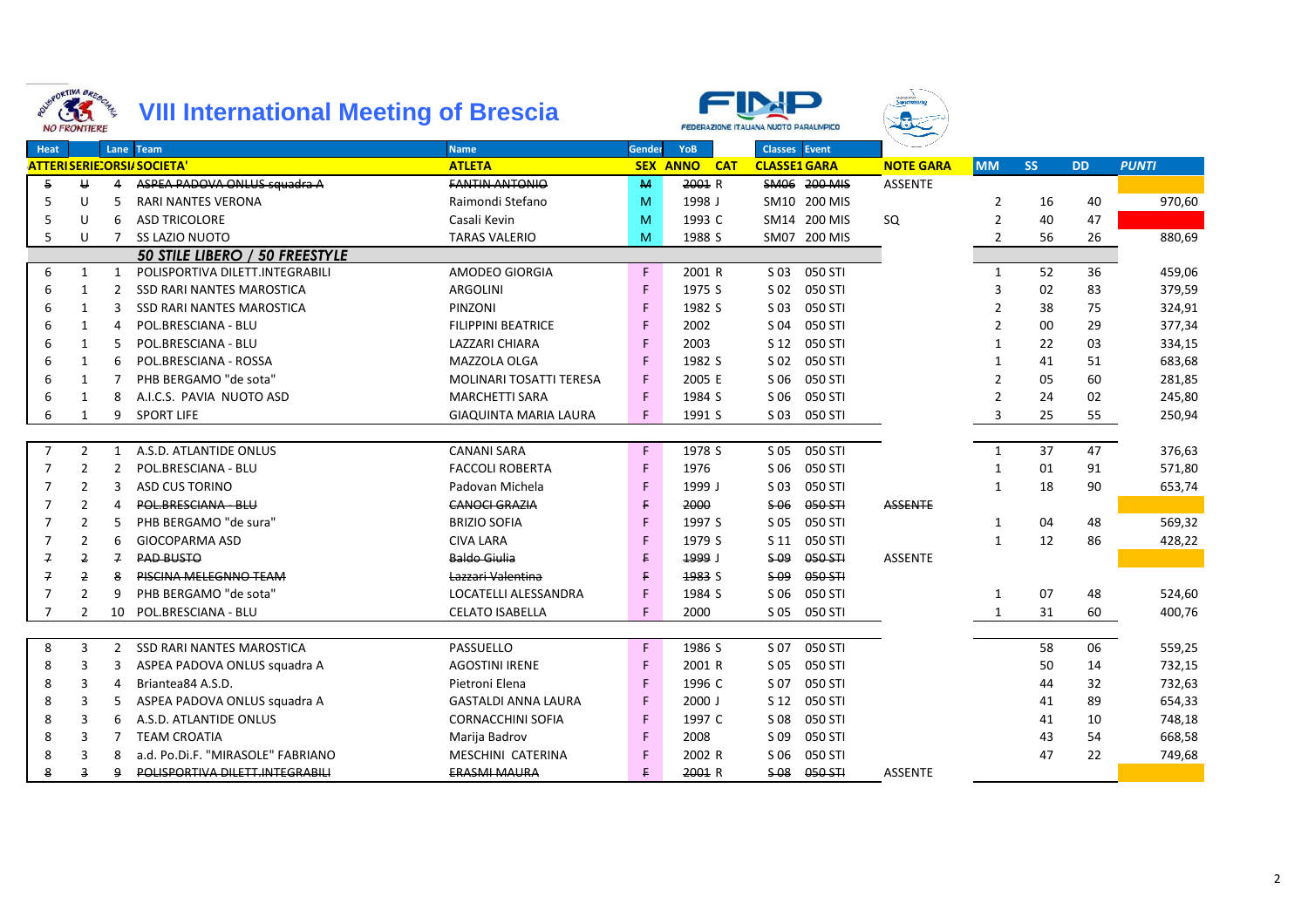|      | GRORTINA BRESCHL<br>33<br><b>NO FRONTIERE</b> |                | <b>VIII International Meeting of Brescia</b> |                           |        |                               | FEDERAZIONE ITALIANA NUOTO PARALIMPICO |                  |              |           |           |              |
|------|-----------------------------------------------|----------------|----------------------------------------------|---------------------------|--------|-------------------------------|----------------------------------------|------------------|--------------|-----------|-----------|--------------|
| Heat |                                               |                | Lane Team                                    | <b>Name</b>               | Gender | YoB                           | <b>Classes</b> Event                   |                  |              |           |           |              |
|      |                                               |                | <b>ATTERISERIE:ORSI/SOCIETA'</b>             | <b>ATLETA</b>             |        | <b>SEX ANNO</b><br><b>CAT</b> | <b>CLASSE1 GARA</b>                    | <b>NOTE GARA</b> | <b>MM</b>    | <b>SS</b> | <b>DD</b> | <b>PUNTI</b> |
|      |                                               |                |                                              |                           |        |                               |                                        |                  |              |           |           |              |
| 9    | 4                                             | 1              | ASPEA PADOVA ONLUS squadra A                 | <b>MANTOAN LARA</b>       | F.     | 1999 J                        | S <sub>12</sub><br>050 STI             |                  |              | 44        | 55        | 615,26       |
| 9    | 4                                             | $\overline{2}$ | ASPEA PADOVA ONLUS squadra A                 | <b>PUGNETTI SONIA</b>     | F.     | 1974 S                        | \$40<br>050 STI                        | <b>ASSENTE</b>   |              |           |           |              |
| 9    | 4                                             | 3              | ASD POLISPORTIVA TRIVIUM                     | <b>AERE KATIA</b>         | F      | 1971 S                        | S 07<br>050 STI                        |                  |              | 41        | 14        | 789,26       |
| 9    | 4                                             | 4              | A.I.C.S. PAVIA NUOTO ASD                     | <b>CORDINI CHIARA</b>     | F      | $2000$ J                      | S 07<br>050 STI                        |                  |              | 38        | 16        | 850,89       |
| 9    | 4                                             |                | RARI NANTES VERONA                           | Palazzo Xenia Francesca   | F.     | 1998 J                        | S 09<br>050 STI                        |                  |              | 32        | 68        | 890,76       |
| 9    | 4                                             | 6              | PHB BERGAMO "de sura"                        | <b>VICCH SILVIA</b>       | F.     | $2000$ J                      | S 09<br>050 STI                        |                  |              | 35        | 93        | 810,19       |
| 9    | 4                                             |                | A.I.C.S. PAVIA NUOTO ASD                     | <b>BOGGIONI MONICA</b>    | F      | 1998 J                        | S 04<br>050 STI                        |                  |              | 38        | 62        | 1.175,30     |
| 9    | 4                                             | 8              | POLHA VARESE - SQ VERDE                      | <b>MECIC EMMA</b>         | F      | 2007 E                        | S 09<br>050 STI                        |                  |              | 39        | 47        | 737,52       |
| 9    |                                               | q              | POL.BRESCIANA - ROSSA                        | <b>GRANCEA FLORENTINA</b> | F      | $2000$ J                      | S 09<br>050 STI                        |                  |              | 41        | 47        | 701,95       |
|      |                                               |                |                                              |                           |        |                               |                                        |                  |              |           |           |              |
| 10   | $\mathbf{1}$                                  | $\mathbf{1}$   | Briantea84 A.S.D.                            | Colombo Ruggero           | M      | 1999 J                        | $S$ 03<br>050 STI                      |                  | $\mathbf{1}$ | 59        | 94        | 360,51       |
| 10   | $\mathbf{1}$                                  | $\overline{2}$ | PISCINA MELEGNNO TEAM                        | <b>Esposito Ciro</b>      | M      | 1964 S                        | 050 STI<br>S <sub>10</sub>             |                  | $\mathbf{1}$ | 20        | 60        | 291,94       |
| 10   | 1                                             | 3              | POL.BRESCIANA - BLU                          | PONZONI PAOLO             | M      | 1968                          | 050 STI<br>S 05                        |                  | $\mathbf{1}$ | 46        | 75        | 310,54       |
| 10   | $\mathbf{1}$                                  | 4              | PISCINA MELEGNNO TEAM                        | Pace Ettore               | M      | 2006 E                        | S 09<br>050 STI                        | SQ               |              |           |           |              |
| 10   | 1                                             | 5              | POL. BRESCIANA - BIANCA                      | <b>GENGA FRANCESCO</b>    | M      | 1975 S                        | 050 STI<br>S 06                        |                  | -1           | 20        | 25        | 366,60       |
| 10   | 1                                             | 6              | POLISPORTIVA MILANESE                        | <b>CATINO FRANCESCO</b>   | M      | 1975                          | 050 STI<br>S 04                        | gareggia 15      | -1           | 17        | 39        | 488,31       |
| 10   | 1                                             |                | Briantea84 A.S.D.                            | Lanzani Emanuele          | M      | 1991 S                        | S <sub>02</sub><br>050 STI             |                  | -1           | 34        | 83        | 638,93       |
| 10   | 1                                             | 8              | POL.BRESCIANA - BLU                          | <b>TORRES ANGEL</b>       | M      | 1978                          | S 05<br>050 STI                        |                  |              | 33        | 17        | 355,80       |
| 10   | $\mathbf{1}$                                  | 9              | A.S.D. ATLANTIDE ONLUS                       | <b>REGGIANI SIMONE</b>    | M      | 1979 S                        | 050 STI<br>S <sub>03</sub>             |                  |              | 45        | 42        | 410,17       |
| 10   | 1                                             |                | 10 SPORT LIFE                                | SILVESTRI BRUNO GIORDANO  | M      | 1998 J                        | S 03<br>050 STI                        |                  |              | 46        | 26        | 406,93       |
|      |                                               |                |                                              |                           |        |                               |                                        |                  |              |           |           |              |
| 11   | $\overline{2}$                                | 1              | POL.BRESCIANA - BLU                          | DALLA PELLEGRINA RICCARDO | M      | 2002                          | 050 STI<br>S 04                        |                  | $\mathbf{1}$ | 25        | 16        | 443,75       |
| 11   | $\overline{2}$                                | 2              | POL.BRESCIANA - BLU                          | <b>MORETTI PAOLO</b>      | M      | 1995                          | 050 STI<br>S 05                        |                  | 1            | 20        | 70        | 410,78       |
| 11   | $\overline{2}$                                | 3              | PISCINA MELEGNNO TEAM                        | Viviani Gianfranco        | M      | 1968 S                        | 050 STI<br>S 08                        |                  | $\mathbf{1}$ | 08        | 40        | 383,77       |
| 11   | $\overline{2}$                                | 4              | POL. BRESCIANA - BIANCA                      | LO CICERO VINCENZO        | M      | 1955 S                        | 050 STI<br>S 09                        | <b>ASSENTE</b>   |              |           |           |              |
| 11   | $\overline{2}$                                | 5              | POLHA VARESE - SQ VERDE                      | AMBROSETTI MATTIA         | M      | 1991 S                        | S 08<br>050 STI                        |                  | $\mathbf{1}$ | 04        | 62        | 406,22       |
| 11   | $\overline{2}$                                | 6              | PHB BERGAMO "de sota"                        | <b>AIROLDI ALESSANDRO</b> | M      | 1969 S                        | S <sub>10</sub><br>050 STI             |                  |              | 53        | 20        | 442,29       |
| 11   | $\overline{2}$                                | 7              | POL.BRESCIANA - ROSSA                        | <b>CONTI ALESSANDRO</b>   | M      | 2002 R                        | S <sub>03</sub><br>050 STI             |                  | $\mathbf{1}$ | 11        | 74        | 602,73       |
| 11   | 2                                             | 8              | A.S.D. ATLANTIDE ONLUS                       | <b>SERRAFINO CALOGERO</b> | M      | 1992 S                        | 050 STI<br>S <sub>04</sub>             | <b>ASSENTE</b>   |              |           |           |              |
| 11   | $\mathfrak{p}$                                | 9              | ASPEA PADOVA ONLUS squadra A                 | <b>FRISON WILLIAM</b>     | M      | 1978 S                        | S 03<br>050 STI                        |                  | 1            | 16        | 81        | 562,95       |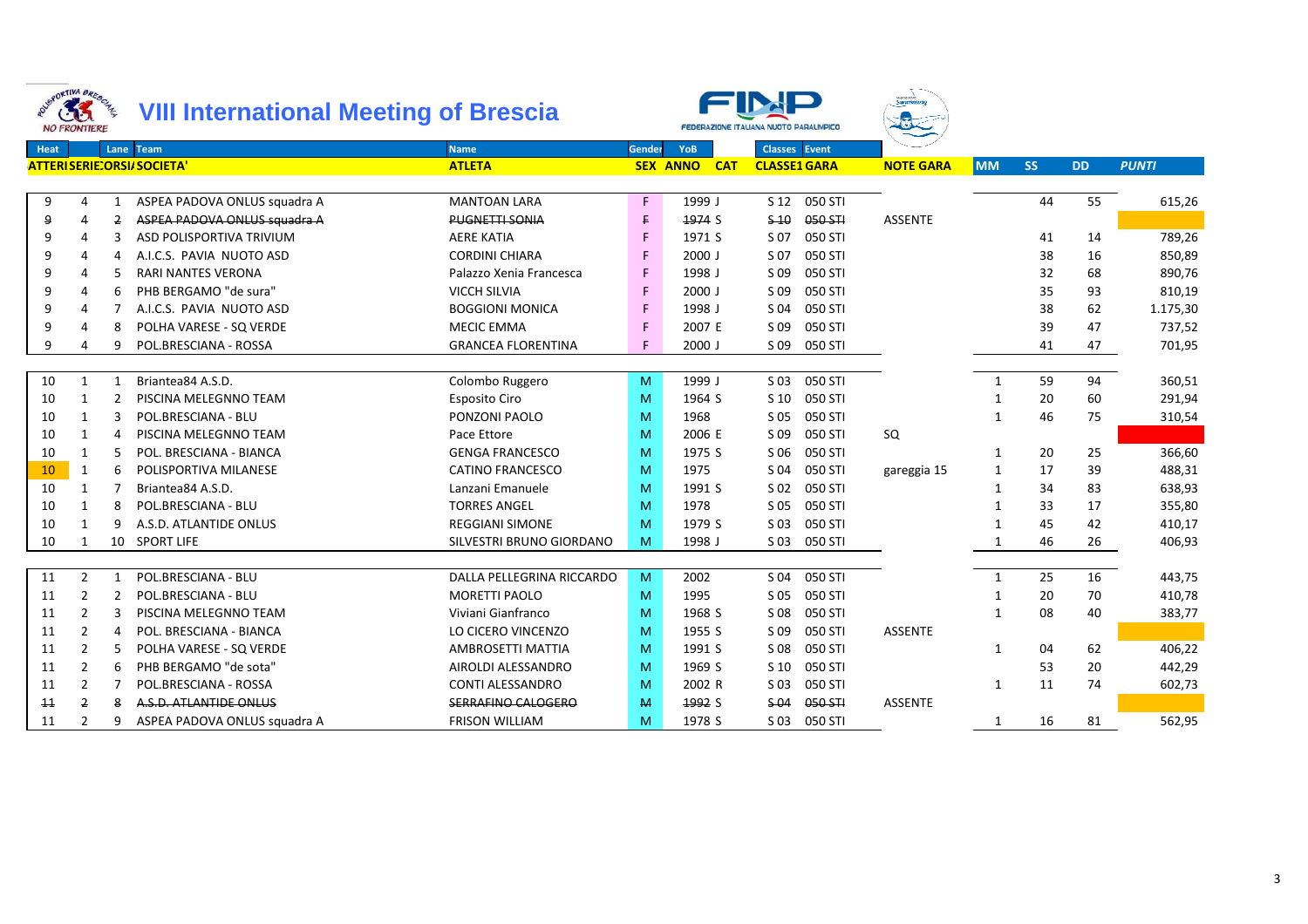



| BROKTINA BREBON<br><b>NO FRONTIERE</b> | 33 |                | <b>VIII International Meeting of Brescia</b> |                             |        |                               | <b>FEDERAZIONE ITALIANA NUOTO PARALIMPICO</b> | wong paig.<br><b>Swimming</b> |           |           |           |              |
|----------------------------------------|----|----------------|----------------------------------------------|-----------------------------|--------|-------------------------------|-----------------------------------------------|-------------------------------|-----------|-----------|-----------|--------------|
| Heat                                   |    |                | Lane Team                                    | <b>Name</b>                 | Gender | YoB                           | <b>Classes</b> Event                          |                               |           |           |           |              |
|                                        |    |                | <b>ATTERISERIE:ORSI/SOCIETA'</b>             | <b>ATLETA</b>               |        | <b>SEX ANNO</b><br><b>CAT</b> | <b>CLASSE1 GARA</b>                           | <b>NOTE GARA</b>              | <b>MM</b> | <b>SS</b> | <b>DD</b> | <b>PUNTI</b> |
| 12                                     | 3  | $\overline{1}$ | POLHA VARESE - SQ VERDE                      | <b>SONZA ALEN</b>           | M      | 1980 S                        | $S-05$<br>050 STI                             | <b>ASSENTE</b>                |           |           |           |              |
| 12                                     | 3  | 2              | POLHA VARESE - SQ VERDE                      | <b>RADDIRI RICHARD</b>      | M      | 2001 R                        | S 13<br>050 STI                               |                               |           | 51        | 05        | 468,17       |
| 12                                     | 3  | 3              | <b>GIOCOPARMA ASD</b>                        | <b>BERNI PAOLO GIUSEPPE</b> | M      | 1981 S                        | S 12<br>050 STI                               |                               |           | 51        | 48        | 463,09       |
| 12                                     | 3  |                | POL.BRESCIANA - ROSSA                        | <b>CRESCINI LUCA</b>        | M      | 1975 S                        | 050 STI<br>S 06                               |                               |           | 46        | 71        | 629,84       |
| 12                                     | 3  | 5              | PAD BUSTO                                    | Castiglioni Samuele         | M      | 1991 S                        | S 06<br>050 STI                               |                               |           | 47        | 57        | 618,46       |
| 12                                     | 3  | 6              | PHB BERGAMO "de sura"                        | <b>ARIANO ENRICO</b>        | M      | 1968 S                        | 050 STI<br>S 05                               |                               |           | 47        | 43        | 698,92       |
| 12                                     | 3  | 7              | <b>SPORT LIFE</b>                            | <b>GAZZOLA MARCO</b>        | M      | 1980 S                        | 050 STI<br>S 05                               |                               |           | 56        | 34        | 588,39       |
| 12                                     | 3  | 8              | PISCINA MELEGNNO TEAM                        | <b>Failli Samuel</b>        | M      | 1997 C                        | S 07<br>050 STI                               |                               |           | 49        | 29        | 566,24       |
| 12                                     | 3  | q              | PISCINA MELEGNNO TEAM                        | Garlaschi Davide            | M      | 2001 R                        | S 12<br>050 STI                               | SQ                            |           |           |           |              |
| 12                                     | 3  |                | 10 PHB BERGAMO "de sura"                     | <b>LOMBARDINI SERGIO</b>    | M      | 1977 S                        | 050 STI<br>S 05                               |                               |           | 59        | 73        | 555,00       |
|                                        |    |                |                                              |                             |        |                               |                                               |                               |           |           |           |              |
| 13                                     | 4  | $\overline{1}$ | <b>PAD BUSTO</b>                             | Gramignano Stefano          | M      | 1983 S                        | $$-08$<br>050 STI                             | <b>ASSENTE</b>                |           |           |           |              |
| 13                                     | 4  | 2              | POLHA VARESE - SQ VERDE                      | AMBROSINI DANILO            | M      | 1976 S                        | S 08<br>050 STI                               |                               |           | 41        | 53        | 632,07       |
| 13                                     | 4  | 3              | ASPEA PADOVA ONLUS squadra A                 | <b>BEGGIATO LUIGI</b>       | M      | 1998 J                        | S 05<br>050 STI                               |                               |           | 43        | 28        | 765,94       |
| 13                                     | 4  | 4              | <b>TEAM CROATIA</b>                          | Leonardo Renić              | M      | 1995 C                        | S 07<br>050 STI                               |                               |           | 38        | 48        | 725,31       |
| 13                                     | 4  |                | <b>TEAM CROATIA</b>                          | Dino Sinovcic               | M      | 1992 S                        | S 07<br>050 STI                               |                               |           | 36        | 37        | 767,39       |
| 13                                     | 4  | 6              | <b>TEAM CROATIA</b>                          | David Štrbac                | M      | 2000 R                        | S 09<br>050 STI                               | gareggia 15                   |           | 40        | 13        | 634,44       |
| 13                                     | 4  |                | POLHA VARESE - SQ. GIALLA                    | <b>BRUSCA MATTEO</b>        | M      | 1993 S                        | 050 STI<br>S 06                               |                               |           | 41        | 87        | 702,65       |
| 13                                     | Δ  |                | PHB BERGAMO "de sota"                        | <b>AGAZZI ROBERTO</b>       | M      | 1960 S                        | 050 STI<br>S 07                               |                               |           | 43        | 87        | 636,20       |
| 13                                     | 4  |                | POLHA VARESE - SQ. GIALLA                    | <b>ZENI LORENZO</b>         | M      | 2001 R                        | S 07<br>050 STI                               |                               |           | 40        | 35        | 691,70       |
|                                        |    |                |                                              |                             |        |                               |                                               |                               |           |           |           |              |
| 14                                     | 5. | 2              | <b>SSD RARI NANTES MAROSTICA</b>             | <b>DAL PASTRO MATTIA</b>    | M      | 1988 S                        | S 07<br>050 STI                               |                               |           | 43        | 14        | 646,96       |
| 14                                     | 5  | 3              | POLHA VARESE - SQ. GIALLA                    | POZZAN STEFANO              | M      | 1985 S                        | 050 STI<br>S 08                               |                               |           | 37        | 14        | 706,79       |
| 14                                     | 5  |                | POLHA VARESE - SQ. GIALLA                    | <b>CARDANI RICCARDO</b>     | M      | 1992 S                        | S 08<br>050 STI                               |                               |           | 34        | 21        | 767,32       |
| 14                                     | 5  | 5              | PHB BERGAMO "de sura"                        | APUANI ALESSANDRO           | M      | $2000$ J                      | 050 STI<br>S <sub>10</sub>                    |                               |           | 29        | 97        | 785,12       |
| 14                                     | 5  | 6              | POLHA VARESE - SQ. GIALLA                    | L'ABBATE LORENZO            | M      | 2001 R                        | S 09<br>050 STI                               |                               |           | 31        | 70        | 803,15       |
| 14                                     | 5  |                | <b>TEAM CROATIA</b>                          | Nikola Harmicar             | M      | 2002 R                        | S 09<br>050 STI                               | SQ                            |           |           |           |              |
| 14                                     | 5  | 8              | <b>TEAM CROATIA</b>                          | Jan Krajnović               | M      | 2002 R                        | 050 STI<br>$S$ 09                             |                               |           | 36        | 13        | 704,68       |
| 14                                     | 5  | q              | PHB BERGAMO "de sura"                        | <b>SMITS BERND</b>          | M      | 1975 S                        | S 07<br>050 STI                               | SQ                            |           |           |           |              |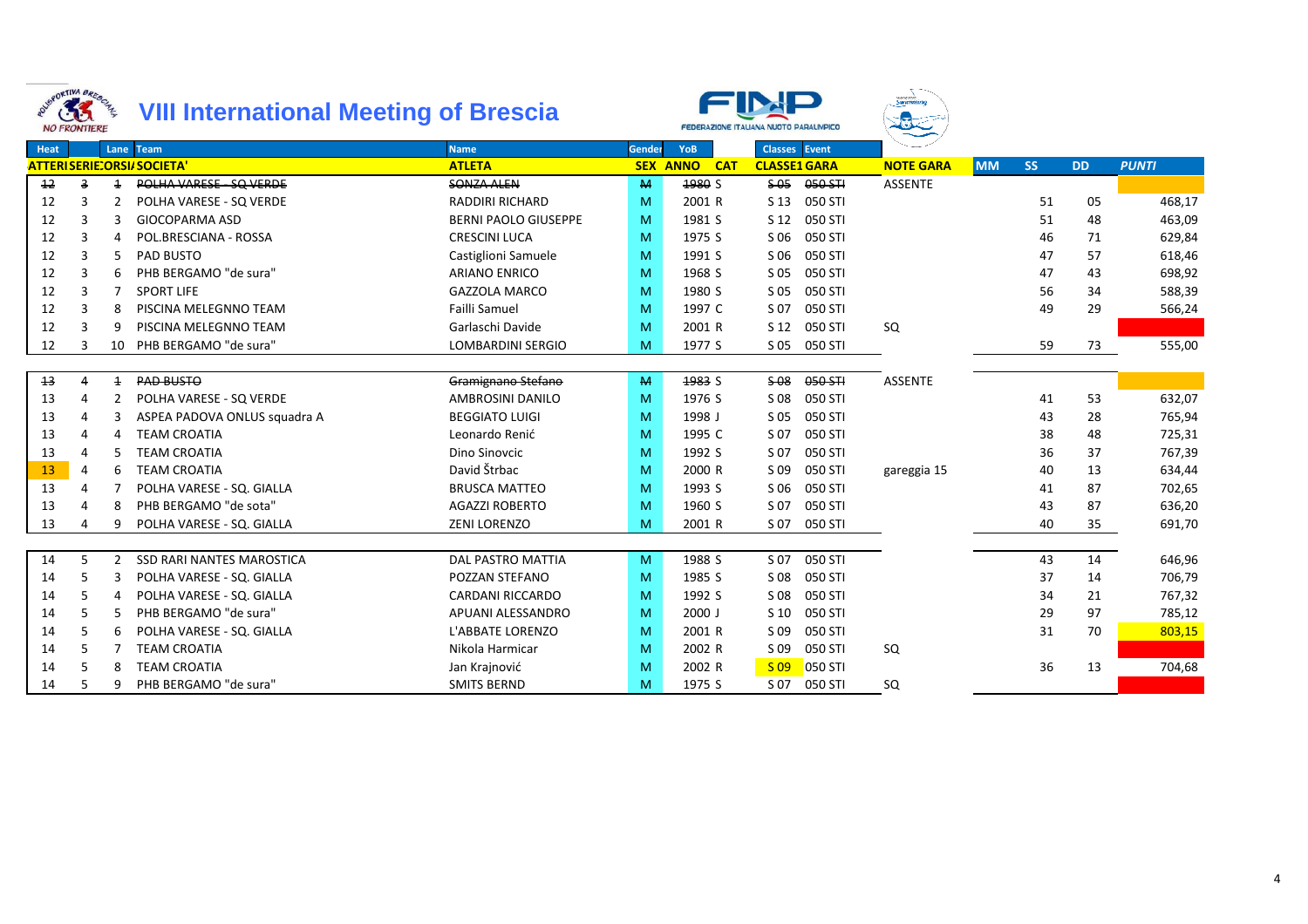



**Swimming** 

|             | <b><i>IYU FAUNTIERE</i></b> |   |                                  |                            |          |                        |                               |                  |                |           |           |              |
|-------------|-----------------------------|---|----------------------------------|----------------------------|----------|------------------------|-------------------------------|------------------|----------------|-----------|-----------|--------------|
| <b>Heat</b> |                             |   | Lane Team                        | <b>Name</b>                | Gender   | YoB                    | <b>Classes</b> Event          |                  |                |           |           |              |
|             |                             |   | <b>ATTERISERIE:ORSI/SOCIETA'</b> | <b>ATLETA</b>              |          | <b>SEX ANNO</b><br>CAT | <b>CLASSE1 GARA</b>           | <b>NOTE GARA</b> | <b>MM</b>      | <b>SS</b> | <b>DD</b> | <b>PUNTI</b> |
| 15          | 6                           | 2 | POLHA VARESE - SQ. GIALLA        | <b>VICCO IRBIN AUGUSTO</b> | <b>M</b> | 1993 S                 | S 10 050 STI                  |                  |                | 32        | 59        | 722,00       |
| 15          |                             |   | <b>TEAM CROATIA</b>              | Antonio Franko             | M        | 1992 S                 | S 10<br>050 STI               |                  |                | 30        | 61        |              |
| 15          | 6                           |   | CIRCOLO CANOTTIERI ANIENE        | <b>CIULLI SIMONE</b>       | M        | 1986 S                 | 050 STI<br>S 10               | <b>ASSENTE</b>   |                |           |           |              |
| 15          | 6                           | 5 | POLHA VARESE - SQ. GIALLA        | <b>SOTTILE FABRIZIO</b>    | M        | 1993 S                 | S 12<br>050 STI               |                  |                | 26        | 18        | 910,62       |
| 15          | 6                           | 6 | POL.BRESCIANA - ROSSA            | <b>BICELLI FEDERICO</b>    | M        | 1999 J                 | S 08<br>050 STI               |                  |                | 29        | 26        | 897,13       |
| 15          | 6                           |   | POLHA VARESE - SQ. GIALLA        | AMODEO ALBERTO             | M        | $2000$ J               | 050 STI<br>S 08               |                  |                | 29        | 72        | 883,24       |
| 15          | 6                           | 8 | POL.BRESCIANA - ROSSA            | <b>PIARDI ENRICO</b>       | M        | 1999 J                 | S 09<br>050 STI               |                  |                | 31        | 09        | 818,91       |
|             |                             |   | 50 RANA / 50 BREASTROKE          |                            |          |                        |                               |                  |                |           |           |              |
| 16          | M                           |   | ASPEA PADOVA ONLUS squadra A     | <b>FRISON WILLIAM</b>      | M        | 1978 S                 | SB02 050 RAN                  |                  | $\mathbf{1}$   | 59        | 71        | 479,41       |
| 16          | M                           | 2 | Briantea84 A.S.D.                | <b>Frigerio Simone</b>     | M        | 1985 S                 | 050 RAN<br>SB <sub>02</sub>   |                  |                | 37        | 55        | 588,31       |
| 16          | M                           |   | POLHA VARESE - SQ VERDE          | <b>LORENZO GABRIELE</b>    | M        | 2006 E                 | 050 RAN<br>SB <sub>03</sub>   |                  | 1              | 26        | 20        | 571,35       |
| 16          | M                           |   | Briantea84 A.S.D.                | <b>Marson Cristiano</b>    | M        | 1973 S                 | 050 RAN<br><b>SB03</b>        | <b>ASSENTE</b>   |                |           |           |              |
| 16          | M                           | 5 | <b>TEAM CROATIA</b>              | Tomislav Prša              | M        | 2000 R                 | <b>050 RAN</b><br><b>SB09</b> |                  |                | 38        | 79        | 794,02       |
| 16          | M                           | 6 | POL.BRESCIANA - ROSSA            | <b>MORELLI EFREM</b>       | M        | 1979 S                 | 050 RAN<br>SB <sub>03</sub>   |                  |                | 49        | 59        | 993,14       |
| 16          | M                           |   | <b>SSD RARI NANTES MAROSTICA</b> | SARCINA GIACOMO            | M        | 1992 S                 | SB03<br>050 RAN               |                  | $\mathbf{1}$   | 28        | 06        | 559,28       |
| 16          | M                           | 8 | <b>PAD BUSTO</b>                 | <b>Baldo Giulia</b>        | F.       | ر 1999                 | <b>SB09</b><br>050 RAN        | <b>ASSENTE</b>   |                |           |           |              |
|             |                             |   | 100 RANA / 100 BREASTROKE        |                            |          |                        |                               |                  |                |           |           |              |
| 17          | 1                           |   | PHB BERGAMO "de sura"            | <b>BRIZIO SOFIA</b>        | F.       | 1997 S                 | SB04 100 RAN                  |                  | 3              | 31        | 11        | 522,76       |
| 17          | 1                           | Δ | Briantea84 A.S.D.                | Parente Jessica            | F.       | 1992 S                 | SB05 100 RAN                  |                  | 2              | 38        | 61        | 642,96       |
| 17          | 1                           |   | ASD DELFINI CREMONA ONLUS        | <b>BROLLI ALICE</b>        | F        | 1997 S                 | SB06 100 RAN                  |                  |                | 40        | 74        | 605,45       |
| 17          | -1                          |   | POL.BRESCIANA - BLU              | <b>LAZZARI CHIARA</b>      | F        | 2003                   | SB12 100 RAN                  |                  |                | 55        | 21        | 445,69       |
| 17          |                             |   | POL.BRESCIANA - ROSSA            | <b>SOLA YLENIA</b>         | F.       | 1995 C                 | SB05 100 RAN                  |                  | $\mathcal{P}$  | 50        | 32        | 598,76       |
|             |                             |   |                                  |                            |          |                        |                               |                  |                |           |           |              |
| 18          | $\overline{2}$              | 3 | POL.BRESCIANA - BLU              | <b>ALBICINI CRISTINA</b>   | F.       | 1969                   | SB13 100 RAN                  |                  | $\overline{2}$ | 40        | 67        | 493,62       |
| 18          | $\overline{2}$              | 4 | <b>TEAM CROATIA</b>              | Martina Crkvenac           | F        | 1999 J                 | SB09<br>100 RAN               |                  | 1              | 46        | 03        | 734,79       |
| 18          | $\overline{2}$              |   | A.I.C.S. PAVIA NUOTO ASD         | <b>BELLINGERI GIULIA</b>   | F        | 2000 J                 | SB07 100 RAN                  |                  | $\mathcal{P}$  | 20        | 39        | 651,11       |
| 18          | 2                           | 6 | ADUS TRIESTINA NUOTO             | <b>MARCHI GIORGIA</b>      | F        | 2001 R                 | SB14 100 RAN                  |                  |                | 35        | 41        | 822,66       |
| 18          | 2                           |   | POLHA VARESE - SQ. GIALLA        | <b>TALAMONA ARIANNA</b>    | F        | 1994 S                 | SB06 100 RAN                  |                  |                | 54        | 85        | 847,37       |
| 18          | 2                           | 8 | Briantea84 A.S.D.                | Pozzi Francesca            | F        | 1989 S                 | SB05 100 RAN                  |                  | 2              | 32        | 75        | 667,63       |
|             |                             |   |                                  |                            |          |                        |                               |                  |                |           |           |              |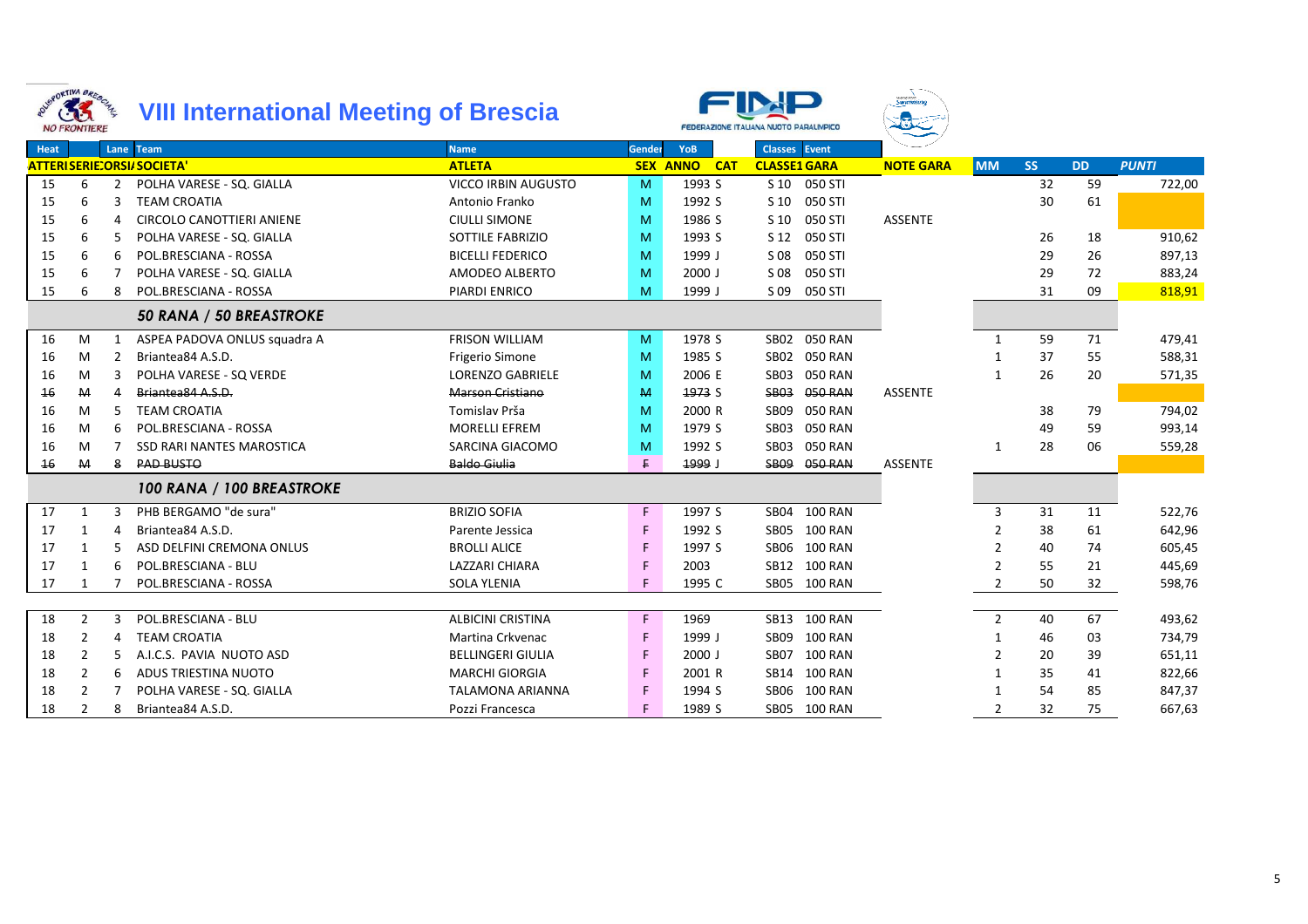



<sup>F</sup> <sup>1997</sup> <sup>C</sup> S 04 050 DOR <sup>1</sup> <sup>35</sup> <sup>37</sup> 536,86

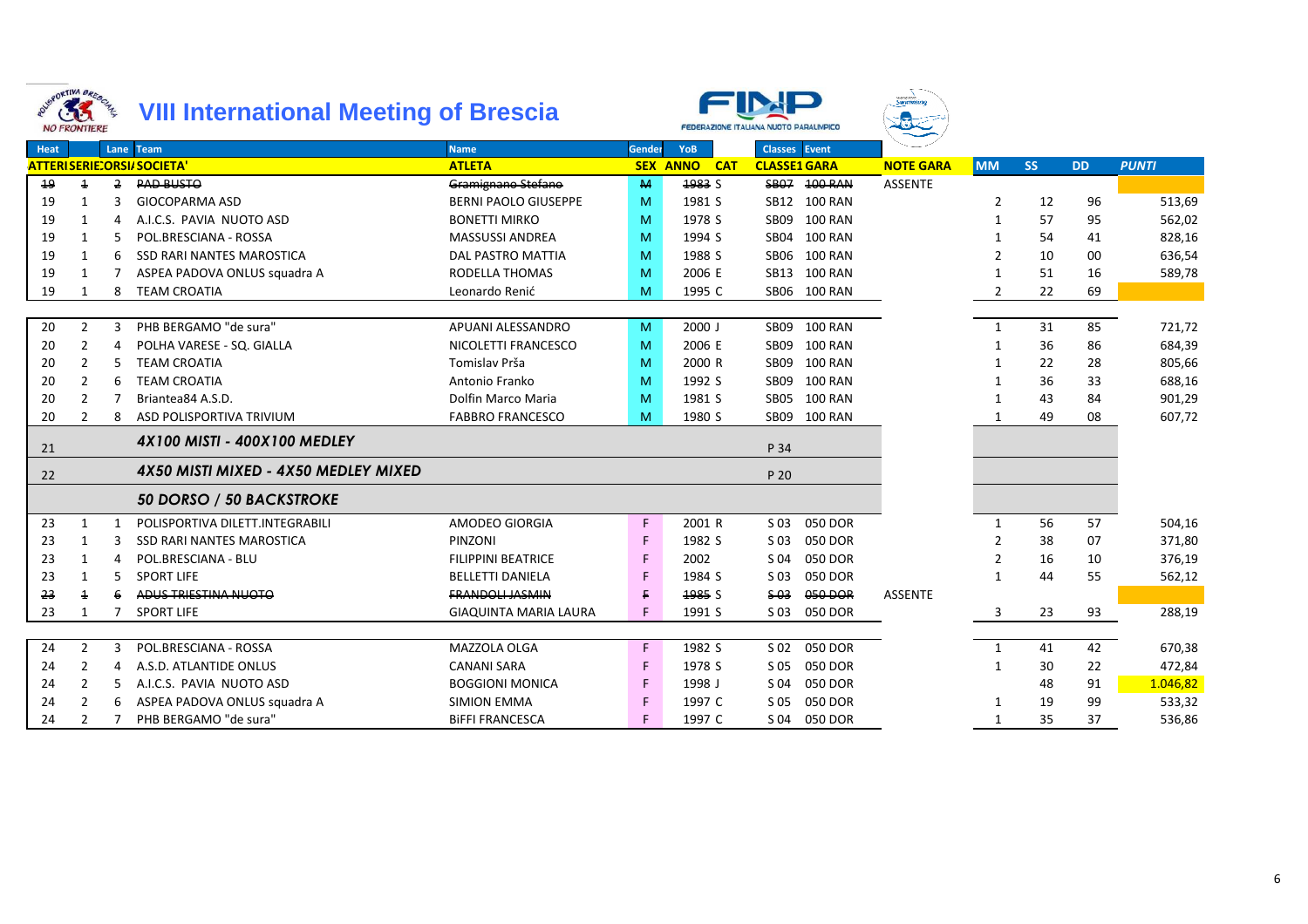



|      | 16RORTIME BOILE<br>33<br><b>NO FRONTIERE</b> |                | <b>VIII International Meeting of Brescia</b> |                           |        |                        | FEDERAZIONE ITALIANA NUOTO PARALIMPICO | wong Pala<br>S <b>wimming</b> |              |           |           |              |
|------|----------------------------------------------|----------------|----------------------------------------------|---------------------------|--------|------------------------|----------------------------------------|-------------------------------|--------------|-----------|-----------|--------------|
| Heat |                                              |                | Lane Team                                    | <b>Name</b>               | Gender | YoB                    | <b>Classes</b> Event                   |                               |              |           |           |              |
|      |                                              |                | <b>ATTERISERIE:ORSI/SOCIETA'</b>             | <b>ATLETA</b>             |        | <b>SEX ANNO</b><br>CAT | <b>CLASSE1 GARA</b>                    | <b>NOTE GARA</b>              | <b>MM</b>    | <b>SS</b> | <b>DD</b> | <b>PUNTI</b> |
| 25   | 1                                            | 1              | A.S.D. ATLANTIDE ONLUS                       | <b>SCARDINO AGOSTINO</b>  | M      | 1980 S                 | S 01 050 DOR                           |                               | 1            | 28        | 81        | 882,45       |
| 25   | 1                                            | 2              | <b>SPORT LIFE</b>                            | SILVESTRI BRUNO GIORDANO  | M      | 1998 J                 | 050 DOR<br>S 03                        |                               |              | 47        | 97        | 409,74       |
| 25   | 1                                            | 3              | POL.BRESCIANA - BLU                          | <b>TORRES ANGEL</b>       | M      | 1978                   | 050 DOR<br>S 05                        |                               |              | 50        | 43        | 335,96       |
| 25   | $\mathbf{1}$                                 |                | ASPEA PADOVA ONLUS squadra A                 | <b>SCALISE GABRIELE</b>   | M      | 1981 S                 | S 05<br>050 DOR                        |                               |              | 29        | 56        | 414,25       |
| 25   | $\mathbf{1}$                                 |                | Briantea84 A.S.D.                            | <b>Frigerio Simone</b>    | M      | 1985 S                 | 050 DOR<br>S 03                        |                               |              | 31        | 42        | 483,92       |
| 25   | 1                                            | 6              | A.S.D. ATLANTIDE ONLUS                       | PASQUINI EMILIANO         | M      | 1987 S                 | 050 DOR<br>S 05                        |                               |              | 29        | 54        | 414,34       |
| 25   | $\mathbf{1}$                                 |                | POL.BRESCIANA - BLU                          | PONZONI PAOLO             | M      | 1968                   | 050 DOR<br>S 05                        |                               |              | 53        | 78        | 326,07       |
| 25   | 1                                            | 8              | A.S.D. ATLANTIDE ONLUS                       | <b>REGGIANI SIMONE</b>    | M      | 1979 S                 | 050 DOR<br>S 03                        |                               |              | 45        | 99        | 417,40       |
|      |                                              |                |                                              |                           |        |                        |                                        |                               |              |           |           |              |
| 26   | $\overline{2}$                               | $\overline{2}$ | Briantea84 A.S.D.                            | Marson Cristiano          | M      | 1973 S                 | $$-04$<br>050 DOR                      | <b>ASSENTE</b>                |              |           |           |              |
| 26   | $\overline{2}$                               | 3              | PHB BERGAMO "de sura"                        | <b>BALDUZZI STEFANO</b>   | M      | 1987 S                 | 050 DOR<br>S 03                        |                               | 1            | 24        | 26        | 525,04       |
| 26   | $\overline{2}$                               | $\Delta$       | POLISPORTIVA MILANESE                        | <b>CATINO FRANCESCO</b>   | M      | 1975                   | 050 DOR<br>S 04                        |                               | $\mathbf{1}$ | 17        | 68        | 570,03       |
| 26   | 2                                            |                | POL.BRESCIANA - ROSSA                        | <b>MASSUSSI ANDREA</b>    | M      | 1994 S                 | 050 DOR<br>S 05                        |                               |              | 45        | 12        | 822,25       |
| 26   | 2                                            |                | POLHA VARESE - SQ VERDE                      | <b>SONZA ALEN</b>         | M      | 1980 S                 | 050 DOR<br>$S-05$                      | <b>ASSENTE</b>                |              |           |           |              |
| 26   | $\overline{2}$                               |                | POL.BRESCIANA - BLU                          | DALLA PELLEGRINA RICCARDO | M      | 2002                   | 050 DOR<br>S 04                        |                               | 1            | 22        | 54        | 536,47       |
| 26   | $\overline{2}$                               | 8              | <b>SPORT LIFE</b>                            | <b>GARATTI ALESSANDRO</b> | M      | 1972 S                 | S 05<br>050 DOR                        |                               | $\mathbf{1}$ | 19        | 77        | 465,09       |
|      |                                              |                | 50 FARFALLA / 50 BUTTERFLY                   |                           |        |                        |                                        |                               |              |           |           |              |
| 27   | M                                            | 2              | PHB BERGAMO "de sura"                        | <b>LOMBARDINI SERGIO</b>  | M      | 1977 S                 | S 05<br>050 FAR                        |                               |              | 58        | 73        | 614,00       |
| 27   | M                                            | 3              | ASD POLISPORTIVA TRIVIUM                     | <b>AERE KATIA</b>         | F      | 1971 S                 | 050 FAR<br>S 07                        |                               |              | 50        | 66        | 686,14       |
| 27   | M                                            | $\Delta$       | Briantea84 A.S.D.                            | Dolfin Marco Maria        | M      | 1981 S                 | S 06<br><b>050 FAR</b>                 |                               |              | 40        | 96        | 748,78       |
| 27   | M                                            | 5              | <b>SS LAZIO NUOTO</b>                        | <b>TARAS VALERIO</b>      | M      | 1988 S                 | S 07<br><b>050 FAR</b>                 |                               |              | 35        | 60        | 851,40       |
| 27   | M                                            | 6              | ASPEA PADOVA ONLUS squadra A                 | <b>FANTIN ANTONIO</b>     | M      | 2001 R                 | \$06<br>050 FAR                        | <b>ASSENTE</b>                |              |           |           |              |
| 27   | M                                            |                | <b>RARI NANTES VERONA</b>                    | Davide Misuri             | M      | 1998 J                 | S 07<br><b>050 FAR</b>                 |                               |              | 45        | 26        | 669,69       |
| 27   | M                                            | 8              | <b>TEAM CROATIA</b>                          | Leonardo Renić            | M      | 1995 C                 | <b>050 FAR</b><br>S 07                 |                               |              | 49        | 70        |              |
| 27   | м                                            | 9              | ASD DELFINI CREMONA ONLUS                    | <b>BROLLI ALICE</b>       | F.     | 1997 C                 | <b>050 FAR</b><br>S 06                 |                               | 1            | 05        | 32        | 571,19       |
|      |                                              |                | 100 FARFALLA / 100 BUTTERFLY                 |                           |        |                        |                                        |                               |              |           |           |              |
| 28   | M                                            | 4              | <b>TEAM CROATIA</b>                          | Martina Crkvenac          | F.     | 1999 J                 | S 09<br><b>100 FAR</b>                 |                               | $\mathbf{1}$ | 28        | 80        | 770,38       |
| 28   | M                                            | .5             | <b>RARI NANTES VERONA</b>                    | Raimondi Stefano          | M      | 1998 J                 | S 10<br><b>100 FAR</b>                 |                               |              | 58        | 14        | 978,33       |
| 28   | M                                            |                | A.I.C.S. PAVIA NUOTO ASD                     | LUSCRI' CAMILLA           | F.     | 2002 R                 | <b>100 FAR</b><br>S 13                 |                               | 1            | 31        | 43        | 727,00       |
| 28   | м                                            |                | POLHA VARESE - SQ. GIALLA                    | <b>CARDANI RICCARDO</b>   | M      | 1992 S                 | S 08 100 FAR                           |                               | 1            | 28        | 61        | 686,38       |

8 M 7 POLHA VARESE - SQ. GIALLA CARDANI RICCARDO NA 1992 S SO8 100 FAR 100 FAR 1 28 61 686,38

7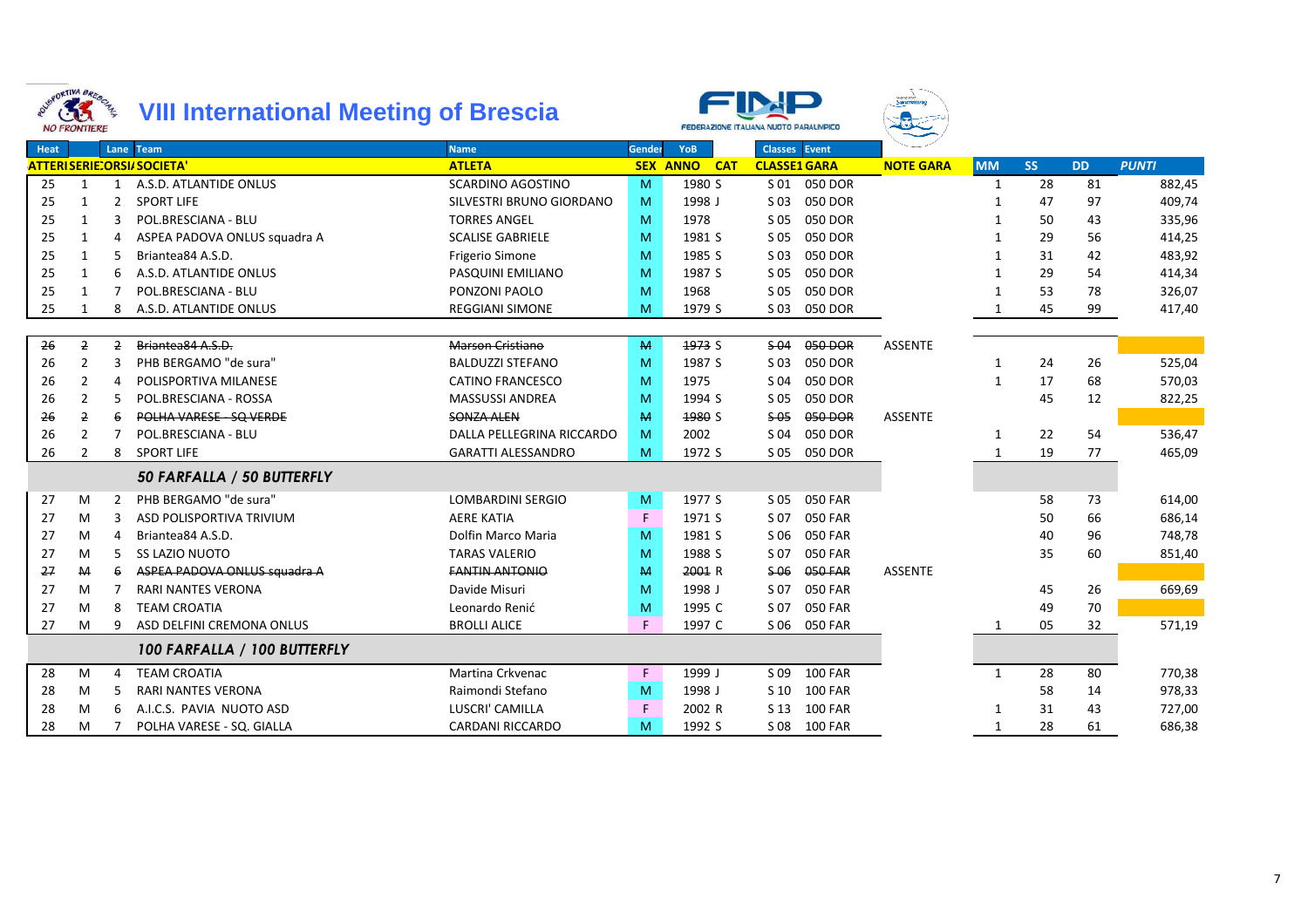|             | <b>1980RTIVA BRESCHAL</b><br>33<br><b>NO FRONTIERE</b> |                | <b>VIII International Meeting of Brescia</b> |                             |        |                               | FEDERAZIONE ITALIANA NUOTO PARALIMPICO | <sub>asag Pag</sub> .<br>S <b>wimmine</b> |                |           |           |              |
|-------------|--------------------------------------------------------|----------------|----------------------------------------------|-----------------------------|--------|-------------------------------|----------------------------------------|-------------------------------------------|----------------|-----------|-----------|--------------|
| <b>Heat</b> |                                                        | Lane           | <b>Team</b>                                  | <b>Name</b>                 | Gender | <b>YoB</b>                    | <b>Classes</b> Event                   |                                           |                |           |           |              |
|             |                                                        |                | <b>ATTERISERIE:ORSI/SOCIETA'</b>             | <b>ATLETA</b>               |        | <b>SEX ANNO</b><br><b>CAT</b> | <b>CLASSE1 GARA</b>                    | <b>NOTE GARA</b>                          | <b>MM</b>      | <b>SS</b> | <b>DD</b> | <b>PUNTI</b> |
|             |                                                        |                | 100 STILE LIBERO / 100 FREESTYLE             |                             |        |                               |                                        |                                           |                |           |           |              |
| 29          | $\overline{1}$                                         | $\overline{1}$ | ADUS TRIESTINA NUOTO                         | <b>FRANDOLL JASMIN</b>      | F.     | 1985 S                        | $$-03$<br>100 STI                      | <b>ASSENTE</b>                            |                |           |           |              |
| 29          | 1                                                      | 2              | POL.BRESCIANA - BLU                          | <b>CELATO ISABELLA</b>      | F      | 2000                          | S 05<br>100 STI                        |                                           | 3              | 22        | 75        | 390,48       |
| 29          | $\overline{1}$                                         | 3              | PISCINA MELEGNNO TEAM                        | Lazzari Valentina           | F.     | 1983 S                        | \$09<br>100 STI                        | <b>ASSENTE</b>                            |                |           |           |              |
| 29          | 1                                                      | 4              | Briantea84 A.S.D.                            | Parente Jessica             | F      | 1992 S                        | S 05<br>100 STI                        |                                           | 2              | 29        | 89        | 528,19       |
| 29          | 1                                                      |                | PHB BERGAMO "de sota"                        | <b>LOCATELLI ALESSANDRA</b> | F      | 1984 S                        | S 06<br>100 STI                        |                                           | 2              | 29        | 01        | 503,52       |
| 29          | 1                                                      | 6              | POL.BRESCIANA - BLU                          | <b>FACCOLI ROBERTA</b>      | F      | 1976                          | S 06<br>100 STI                        |                                           | $\overline{2}$ | 12        | 76        | 565,16       |
| 29          | $\overline{\mathbf{1}}$                                | $\overline{f}$ | <b>PAD BUSTO</b>                             | <b>Baldo Giulia</b>         | E.     | 1999 J                        | $S-09$<br>100 STI                      | <b>ASSENTE</b>                            |                |           |           |              |
| 29          | $\mathbf{1}$                                           | 8              | PHB BERGAMO "de sura"                        | <b>BIFFI FRANCESCA</b>      | F      | 1997 C                        | 100 STI<br>S 04                        |                                           | 3              | 24        | 01        | 495,56       |
| 29          | 1                                                      | 9              | <b>SPORT LIFE</b>                            | <b>BELLETTI DANIELA</b>     | F      | 1984 S                        | 100 STI<br>S 03                        |                                           | 3              | 45        | 32        | 482,29       |
|             |                                                        |                |                                              |                             |        |                               |                                        |                                           |                |           |           |              |
| 30          | $\overline{2}$                                         | 1              | ASPEA PADOVA ONLUS squadra A                 | <b>SIMION EMMA</b>          | F.     | 1997 C                        | $S$ 05<br>100 STI                      |                                           | $\overline{2}$ | 31        | 34        | 523,13       |
| 30          | $\mathfrak{p}$                                         | $\overline{2}$ | <b>SSD RARI NANTES MAROSTICA</b>             | PASSUELLO                   | F      | 1986 S                        | S 07<br>100 STI                        |                                           | -1             | 55        | 00        | 609,30       |
| 30          | 2                                                      | 3              | PHB BERGAMO "de sota"                        | MELOCCHI GARCIA CHIARA      | F      | 2003 R                        | 100 STI<br>S 08                        |                                           | 1              | 58        | 28        | 566,88       |
| 30          | $\overline{2}$                                         | 4              | Briantea84 A.S.D.                            | Pietroni Elena              | F      | 1996 C                        | 100 STI<br>S 07                        |                                           | -1             | 40        | 08        | 700,14       |
| 30          | 2                                                      | 5              | ASPEA PADOVA ONLUS squadra A                 | <b>MANTOAN LARA</b>         | F      | 1999 J                        | 100 STI<br>S 12                        |                                           | $\mathbf 1$    | 44        | 77        | 569,34       |
| 30          | 2                                                      | 6              | ASPEA PADOVA ONLUS squadra A                 | <b>GASTALDI ANNA LAURA</b>  | F      | $2000$ J                      | 100 STI<br>S 12                        |                                           | -1             | 39        | 75        | 597,99       |
| 30          | $\overline{2}$                                         | 7              | POL.BRESCIANA - ROSSA                        | <b>SOLA YLENIA</b>          | F      | 1995 C                        | 100 STI<br>S 06                        |                                           | $\mathbf 1$    | 49        | 24        | 686,84       |
| 30          | 2                                                      | 8              | ASPEA PADOVA ONLUS squadra A                 | <b>AGOSTINI IRENE</b>       | F      | 2001 R                        | 100 STI<br>S 05                        |                                           |                | 56        | 07        | 682,09       |
| 30          | 2                                                      | q              | ASPEA PADOVA ONLUS squadra A                 | <b>SIMONATO MIRIAM</b>      |        | 1989 S                        | 100 STI<br>S 06                        |                                           | 2              | 27        | 49        | 508,71       |
|             |                                                        |                |                                              |                             |        |                               |                                        |                                           |                |           |           |              |
| 31          | 3                                                      | $\overline{2}$ | POL.BRESCIANA - ROSSA                        | <b>GRANCEA FLORENTINA</b>   | F      | $2000$ J                      | 100 STI<br>S 09                        |                                           | 1              | 37        | 25        | 638,35       |
| 31          | 3                                                      | 3              | <b>SSD RARI NANTES MAROSTICA</b>             | <b>CORRADIN SILVIA</b>      | F      | 1983 S                        | 100 STI<br>S 14                        |                                           | 1              | 23        | 91        | 735,67       |
| 31          | 3                                                      | 4              | <b>RARI NANTES VERONA</b>                    | Palazzo Xenia Francesca     | F      | 1998 J                        | 100 STI<br>S 09                        |                                           | -1             | 10        | 83        | 876,46       |
| 31          | 3                                                      | 5              | PHB BERGAMO "de sura"                        | <b>PANZA SILVIA</b>         | F      | 1998 J                        | S <sub>10</sub><br>100 STI             |                                           | $\mathbf 1$    | 38        | 17        | 619,23       |
| 31          | 3                                                      | 6              | <b>OLIMPIC SWIM PRO</b>                      | <b>BELOTTI SARA</b>         | F      | 1999 J                        | S 12<br>100 STI                        |                                           | $\mathbf 1$    | 19        | 08        | 754,30       |
| 31          | 3                                                      |                | <b>G.S.D. NON VEDENTI MILANO ONLUS</b>       | RABBOLINI MARTINA           | F      | 1998 J                        | 100 STI<br>S <sub>11</sub>             |                                           | -1             | 21        | 28        | 842,15       |
| 31          | 3                                                      |                | POLHA VARESE - SQ VERDE                      | <b>MECIC EMMA</b>           |        | 2007 E                        | 100 STI<br>S 09                        |                                           | $\mathbf{1}$   | 28        | 22        | 703,70       |
| 31          | 3                                                      | q              | POLISPORTIVA DILETT.INTEGRABILI              | <b>ERASMI MAURA</b>         | E.     | 2001 R                        | $S-08$<br>100 STI                      | <b>ASSENTE</b>                            |                |           |           |              |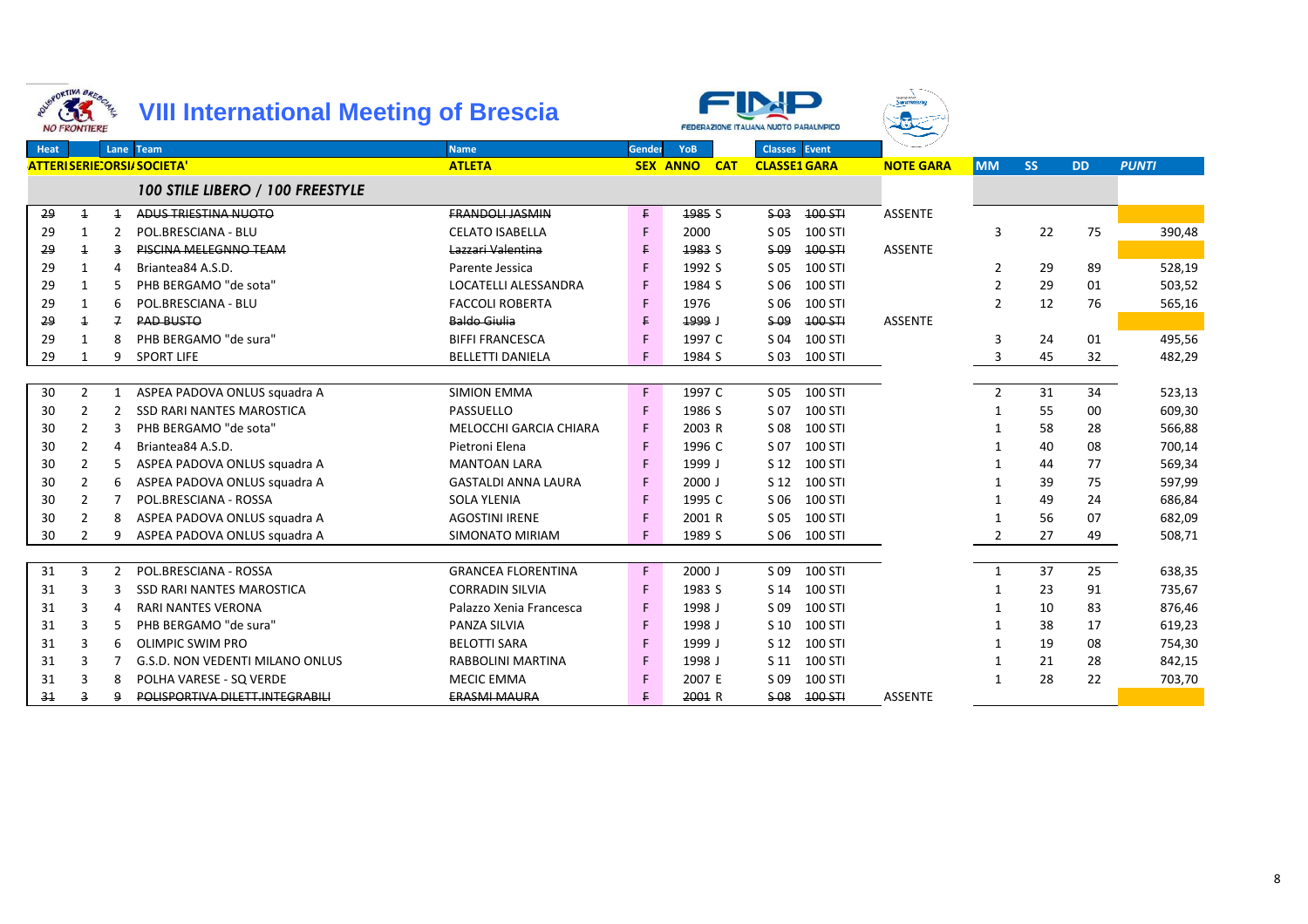



Swimming

|      | <b>NU FRUNTIERE</b>     |                |                                  |                           |        |                        | "EDEHAZIONE II AUANA NOOTO PAHAUMPICO |                  |                |           |           |              |
|------|-------------------------|----------------|----------------------------------|---------------------------|--------|------------------------|---------------------------------------|------------------|----------------|-----------|-----------|--------------|
| Heat |                         |                | Lane Team                        | <b>Name</b>               | Gender | YoB                    | <b>Classes</b> Event                  |                  |                |           |           |              |
|      |                         |                | <b>ATTERISERIE:ORSI/SOCIETA'</b> | <b>ATLETA</b>             |        | <b>SEX ANNO</b><br>CAT | <b>CLASSE1 GARA</b>                   | <b>NOTE GARA</b> | <b>MM</b>      | <b>SS</b> | <b>DD</b> | <b>PUNTI</b> |
| 32   | 1                       | 1              | Briantea84 A.S.D.                | Colombo Ruggero           | M      | 1999 J                 | S 03 100 STI                          |                  | $\Delta$       | 27        | 33        | 360,94       |
| 32   | 1                       |                | A.S.D. ATLANTIDE ONLUS           | PASQUINI EMILIANO         | M      | 1987 S                 | 100 STI<br>S 05                       |                  | 3              | 09        | 98        | 375,67       |
| 32   | 1                       | 3              | <b>SPORT LIFE</b>                | <b>GARATTI ALESSANDRO</b> | M      | 1972 S                 | S 05<br>100 STI                       |                  | 3              | 02        | 51        | 391,05       |
| 32   | $\overline{\mathbf{1}}$ |                | A.S.D. ATLANTIDE ONLUS           | <b>SERRAFINO CALOGERO</b> | M      | 1992 S                 | $$-04$<br>100 STI                     | <b>ASSENTE</b>   |                |           |           |              |
| 32   | 1                       | 5              | PISCINA MELEGNNO TEAM            | Garlaschi Davide          | M      | 2001 R                 | 100 STI<br>S 12                       |                  | $\overline{2}$ | 00        | 97        | 435,31       |
| 32   | $\mathbf{1}$            | 6              | POLHA VARESE - SQ VERDE          | <b>LORENZO GABRIELE</b>   | M      | 2006 E                 | S 04<br>100 STI                       |                  | $\overline{2}$ | 25        | 62        | 577,74       |
| 32   | 1                       |                | POL.BRESCIANA - BLU              | MORETTI PAOLO             | M      | 1995                   | 100 STI<br>S 05                       |                  | 3              | 03        | 99        | 387,90       |
| 32   | 1                       | 8              | ASPEA PADOVA ONLUS squadra A     | <b>SCALISE GABRIELE</b>   | M      | 1981 S                 | S 05<br>100 STI                       |                  | 3              | 22        | 16        | 353,04       |
| 32   | 1                       |                | Briantea84 A.S.D.                | Lanzani Emanuele          | M      | 1991 S                 | S 02<br>100 STI                       |                  | 3              | 37        | 69        | 596,26       |
|      |                         |                |                                  |                           |        |                        |                                       |                  |                |           |           |              |
| 33   | $\overline{2}$          | -1             | PISCINA MELEGNNO TEAM            | Failli Samuel             | M      | 1997 C                 | S 07<br>100 STI                       |                  | $\mathbf{1}$   | 57        | 14        | 520,06       |
| 33   | 2                       | 2              | <b>SPORT LIFE</b>                | <b>VIDAL MATTEO</b>       | M      | 1984 S                 | S 04<br>100 STI                       |                  | 2              | 20        | 78        | 597,60       |
| 33   | 2                       |                | PISCINA MELEGNNO TEAM            | Fatai Dario               | M      | 1962 S                 | 100 STI<br>S 06                       |                  | $\mathcal{P}$  | 16        | 57        | 485,25       |
| 33   | 2                       | 4              | <b>SPORT LIFE</b>                | <b>GAZZOLA MARCO</b>      | M      | 1980 S                 | 100 STI<br>S 05                       |                  | $\mathcal{P}$  | 11        | 17        | 544,10       |
| 33   | 2                       | 5              | <b>PAD BUSTO</b>                 | Castiglioni Samuele       | M      | 1991 S                 | S 06<br>100 STI                       |                  |                | 50        | 92        | 597,46       |
| 33   | 2                       | 6              | ASPEA PADOVA ONLUS squadra A     | RODELLA THOMAS            | M      | 2006 E                 | S 13<br>100 STI                       |                  |                | 38        | 22        | 527,39       |
| 33   | 2                       |                | POLHA VARESE - SQ VERDE          | AMBROSETTI MATTIA         | M      | 1991 S                 | S 08<br>100 STI                       |                  | $\mathcal{P}$  | 27        | 85        | 386,54       |
| 33   | 2                       | 8              | POLHA VARESE - SQ VERDE          | <b>RADDIRI RICHARD</b>    | M      | 2001 R                 | 100 STI<br>S 13                       |                  |                | 51        | 46        | 464,74       |
| 33   | $\overline{2}$          |                | PHB BERGAMO "de sota"            | AIROLDI ALESSANDRO        | M      | 1969 S                 | S <sub>10</sub><br>100 STI            |                  | 2              | 02        | 27        | 424,31       |
|      |                         |                |                                  |                           |        |                        |                                       |                  |                |           |           |              |
| 34   | 3                       | $\overline{1}$ | <b>PAD BUSTO</b>                 | Gramignano Stefano        | M      | 1983 S                 | $$-08$<br>100 STI                     | <b>ASSENTE</b>   |                |           |           |              |
| 34   | 3                       |                | PISCINA MELEGNNO TEAM            | <b>Barbaro Marco</b>      | M      | 1968 S                 | 100 STI<br>S 09                       |                  |                | 38        | 75        | 565,87       |
| 34   | 3                       | 3              | A.I.C.S. PAVIA NUOTO ASD         | <b>BONETTI MIRKO</b>      | M      | 1978 S                 | S 09<br>100 STI                       |                  |                | 35        | 45        | 585,44       |
| 34   | 3                       |                | POLHA VARESE - SQ VERDE          | <b>AMBROSINI DANILO</b>   | M      | 1976 S                 | S 08<br>100 STI                       |                  |                | 34        | 93        | 602,02       |
| 34   | 3                       |                | ASPEA PADOVA ONLUS squadra A     | <b>BEGGIATO LUIGI</b>     | M      | 1998 J                 | S 05<br>100 STI                       |                  |                | 36        | 19        | 741,97       |
| 34   | 3                       | 6              | ASD POLISPORTIVA TRIVIUM         | <b>FABBRO FRANCESCO</b>   | M      | 1980 S                 | 100 STI<br>S 10                       |                  |                | 33        | 64        | 554,04       |
| 34   | 3                       |                | POLHA VARESE - SQ. GIALLA        | <b>ZENI LORENZO</b>       | M      | 2001 R                 | S 07<br>100 STI                       |                  |                | 30        | 05        | 676,51       |
| 34   | 3                       | 8              | POL.BRESCIANA - ROSSA            | <b>CRESCINI LUCA</b>      | M      | 1975 S                 | S 06<br>100 STI                       |                  |                | 40        | 90        | 656,79       |
| 34   |                         |                | PHB BERGAMO "de sura"            | <b>ARIANO ENRICO</b>      | M      | 1968 S                 | 100 STI<br>S 05                       |                  |                | 45        | 04        | 679,46       |
|      |                         |                |                                  |                           |        |                        |                                       |                  |                |           |           |              |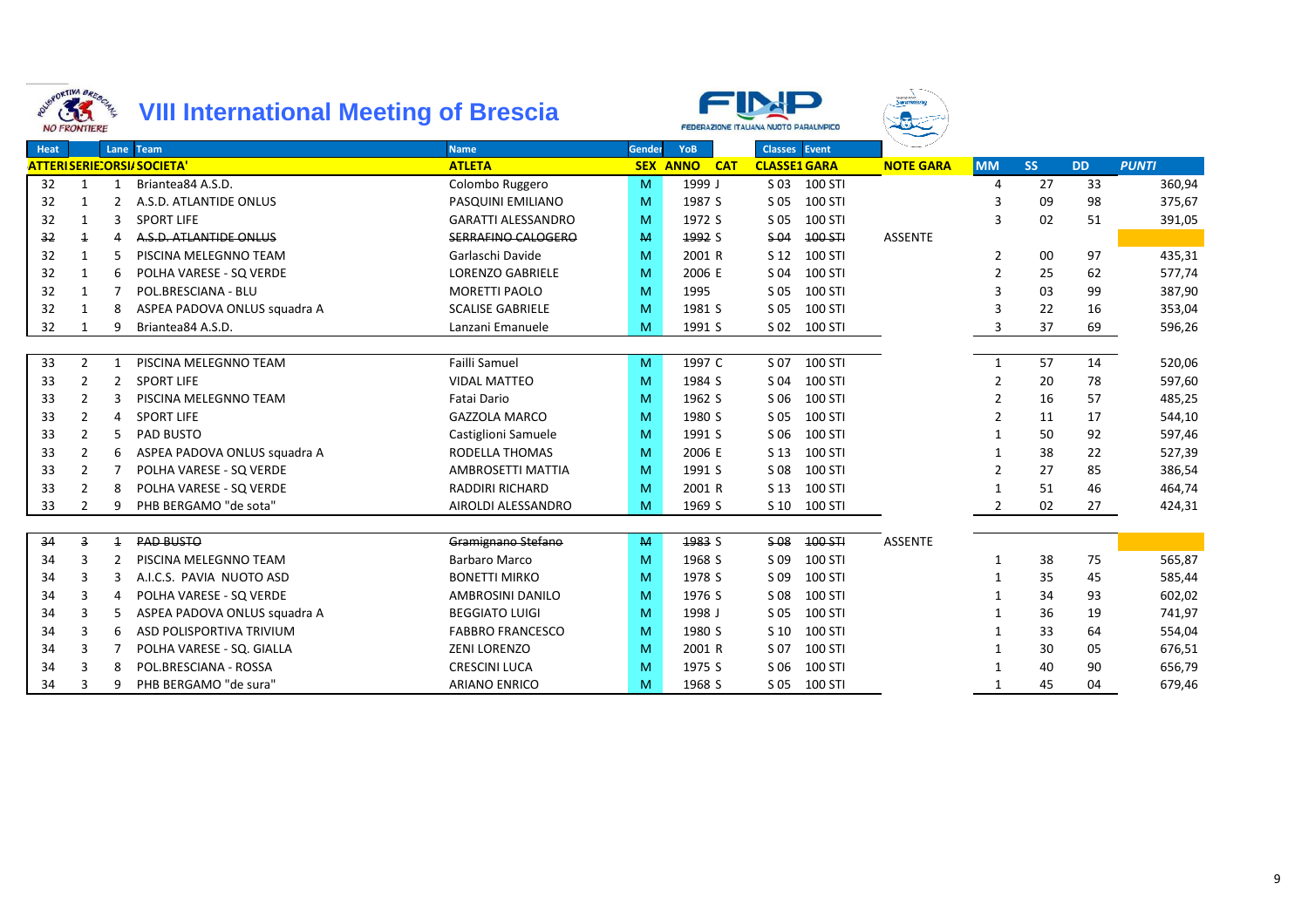



Swimm

|      | $\sim$ $\sim$ $\sim$ $\sim$ $\sim$ $\sim$ |                |                                   |                            |        |                     |                        |                  |                |           |           |              |
|------|-------------------------------------------|----------------|-----------------------------------|----------------------------|--------|---------------------|------------------------|------------------|----------------|-----------|-----------|--------------|
| Heat |                                           |                | Lane Team                         | <b>Name</b>                | Gender | YoB                 | Classes Event          |                  |                |           |           |              |
|      |                                           |                | <b>ATTERISERIE:ORSI/SOCIETA'</b>  | <b>ATLETA</b>              |        | <b>SEX ANNO CAT</b> | <b>CLASSE1 GARA</b>    | <b>NOTE GARA</b> | <b>MM</b>      | <b>SS</b> | <b>DD</b> | <b>PUNTI</b> |
| 35   | 4                                         | $\overline{2}$ | PHB BERGAMO "de sura"             | <b>ROTA MATTEO</b>         | M      | 1994 S              | S 07 100 STI           |                  | 1              | 27        | 06        | 699,75       |
| 35   | 4                                         | 3              | <b>TEAM CROATIA</b>               | Jan Krajnović              | M      | 2002 R              | $S$ 09<br>$100$ STI    |                  | 1              | 21        | 61        | 684,72       |
| 35   | 4                                         |                | POLHA VARESE - SQ. GIALLA         | NICOLETTI FRANCESCO        | M      | 2006 E              | S 09 100 STI           |                  | 1              | 23        | 17        | 671,88       |
| 35   | 4                                         |                | POLHA VARESE - SQ. GIALLA         | POZZAN STEFANO             | M      | 1985 S              | 100 STI<br>S 08        |                  | $\mathbf{1}$   | 18        | 22        | 730,63       |
| 35   | 4                                         | 6              | <b>TEAM CROATIA</b>               | Nikola Harmicar            | M      | 2002 R              | 100 STI<br>S 09        |                  | 1              | 16        | 33        | 732,08       |
| 35   | 4                                         |                | <b>TEAM CROATIA</b>               | David Štrbac               | M      | 2000 R              | 100 STI<br>S 09        |                  | 1              | 22        | 05        | 681,05       |
| 35   | 4                                         | 8              | PHB BERGAMO "de sura"             | <b>SMITS BERND</b>         | M      | 1975 S              | S 07<br>100 STI        |                  | 1              | 23        | 19        | 732,30       |
| 35   | 4                                         |                | POLHA VARESE - SQ. GIALLA         | <b>BRUSCA MATTEO</b>       | M      | 1993 S              | S 06 100 STI           |                  |                | 34        | 13        | 704,03       |
|      |                                           |                |                                   |                            |        |                     |                        |                  |                |           |           |              |
| 36   | 5                                         |                | POLHA VARESE - SQ. GIALLA         | <b>VICCO IRBIN AUGUSTO</b> | M      | 1993 S              | S 10 100 STI           |                  | 1              | 13        | 96        | 701,46       |
| 36   | 5                                         |                | POLHA VARESE - SQ. GIALLA         | L'ABBATE LORENZO           | M      | 2001 R              | 100 STI<br>S 09        |                  | $\mathbf{1}$   | 12        | 98        | 765,69       |
| 36   | 5                                         |                | POL.BRESCIANA - ROSSA             | PIARDI ENRICO              | M      | 1999 J              | 100 STI<br>S 09        |                  | $\mathbf{1}$   | 10        | 38        | 793,98       |
| 36   | 5                                         |                | POL.BRESCIANA - ROSSA             | <b>BICELLI FEDERICO</b>    | M      | 1999 J              | 100 STI<br>S 08        |                  | $\mathbf{1}$   | 03        | 64        | 898,02       |
| 36   | 5                                         |                | <b>CIRCOLO CANOTTIERI ANIENE</b>  | <b>CIULLI SIMONE</b>       | M      | 1986 S              | 100 STI<br>S 10        |                  |                | 58        | 52        | 886,53       |
| 36   | 5                                         | 6              | POLHA VARESE - SQ. GIALLA         | <b>SOTTILE FABRIZIO</b>    | M      | 1993 S              | S 12 100 STI           |                  |                | 57        | 56        | 914,87       |
| 36   | 5                                         |                | <b>TEAM CROATIA</b>               | Antonio Franko             | M      | 1992 S              | 100 STI<br>S 10        |                  | $\mathbf{1}$   | 09        | 43        |              |
| 36   | 5                                         | 8              | POLHA VARESE - SQ. GIALLA         | AMODEO ALBERTO             | M      | $2000$ J            | 100 STI<br>S 08        |                  | $\mathbf{1}$   | 06        | 28        | 862,25       |
| 36   | 5                                         | 9              | POL.BRESCIANA - ROSSA             | <b>FERRARI KEVIN</b>       | M      | 1992 S              | S 09 100 STI           |                  | 1              | 09        | 58        | 803,10       |
|      |                                           |                | 150 MISTI / 150 INDIVIDUAL MEDLEY |                            |        |                     |                        |                  |                |           |           |              |
| 37   | U                                         | 4              | PHB BERGAMO "de sura"             | <b>BALDUZZI STEFANO</b>    | M      | 1987 S              | SM03 150 MIS           |                  | 5              | 08        | 42        | 563,91       |
| 37   | U                                         |                | POL.BRESCIANA - ROSSA             | <b>MORELLI EFREM</b>       | M      | 1979 S              | SM04 150 MIS           |                  | $\overline{2}$ | 43        | 90        | 935,51       |
| 37   | U                                         | 6              | POL.BRESCIANA - ROSSA             | CONTI ALESSANDRO           | M      | 2002 R              | SM03 150 MIS           |                  | 4              | 30        | 30        | 643,43       |
|      |                                           |                | 100 DORSO / 100 BACKSTROKE        |                            |        |                     |                        |                  |                |           |           |              |
| 38   | 1                                         | $\mathcal{P}$  | PHB BERGAMO "de sota"             | MOLINARI TOSATTI TERESA    | F.     | 2005 E              | S 06<br><b>100 DOR</b> |                  | 3              | 43        | 02        | 383,24       |
| 38   | 1                                         |                | <b>GIOCOPARMA ASD</b>             | <b>CIVA LARA</b>           | F      | 1970 S              | <b>100 DOR</b><br>S 12 |                  | 2              | 43        | 69        | 421,47       |
| 38   | 1                                         |                | ASPEA PADOVA ONLUS squadra A      | <b>SIMONATO MIRIAM</b>     | F      | 1989 S              | S 06<br>100 DOR        |                  |                | 50        | 23        | 502,09       |
| 38   | 1                                         | 5              | <b>TEAM CROATIA</b>               | Marija Badrov              | F      | 2008                | <b>100 DOR</b><br>S 09 |                  |                | 50        | 95        | 628,66       |
| 38   | 1                                         | 6              | a.d. Po.Di.F. "MIRASOLE" FABRIANO | MESCHINI CATERINA          |        | 2002 R              | S 06<br><b>100 DOR</b> |                  | 1              | 59        | 55        | 714,93       |
| 38   |                                           | 7              | POL.BRESCIANA - BLU               | <b>CANOCI GRAZIA</b>       |        | 2000                | \$06<br>100 DOR        | <b>ASSENTE</b>   |                |           |           |              |
| 38   | 1                                         | 8              | A.I.C.S. PAVIA NUOTO ASD          | <b>MARCHETTI SARA</b>      |        | 1984 S              | S 06 100 DOR           |                  | 4              | 03        | 68        | 350,75       |